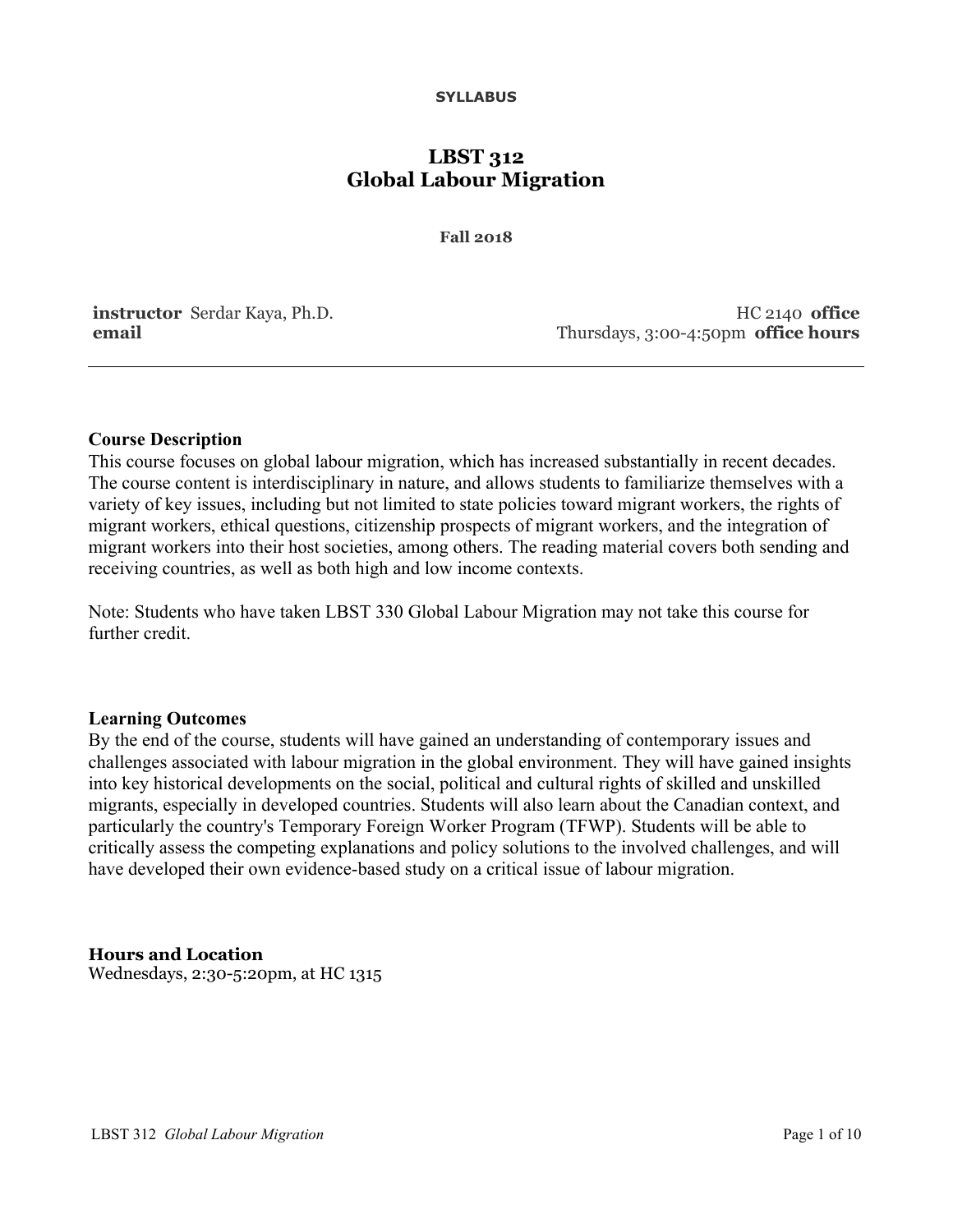### **Grading Structure:**

- $-$  Paper proposal  $10\%$  week 4, day of class, 11:55pm
- Midterm exam 1 20% week 5, in class
- $-$  Midterm exam 2 20% week 10, in class
- Term paper 20% week 12, day of class, 11:55pm
- Take-home exam 20%
- Participation 10%

## **Required Texts**

- Ruhs, Martin. 2013. [The Price of Rights: Regulating International Labor Migration.](https://www.amazon.ca/dp/0691132917/) Princeton University Press. pp. 272.
- Choudry, Aziz; and Adrian A. Smith (ed.). 2016. [Unfree Labour?: Struggles of Migrant and](https://www.amazon.ca/dp/1629631493/)  [Immigrant Workers in Canada.](https://www.amazon.ca/dp/1629631493/) PM Press. pp. 224.

### **Recommended Texts**

- Koser, Khalid. 2016. [International Migration: A Very Short Introduction](https://www.amazon.ca/dp/0198753772/) [2nd edition]. Oxford University Press. pp. 160.
- Panizzon, Marion; Gottfried Zurcher, and Elisa Fornalé (ed.). 2015. [The Palgrave Handbook of](https://www.amazon.ca/dp/1349674877/)  [International Labour Migration: Law and Policy Perspectives.](https://www.amazon.ca/dp/1349674877/) Palgrave Macmillan. pp. 613.
- Rosenblum, Marc R.; and Daniel J. Tichenor. 2018. [Oxford Handbook of the Politics of International](https://www.amazon.ca/dp/0190692227/)  [Migration.](https://www.amazon.ca/dp/0190692227/) Oxford University Press. pp. 674.
- Ruhs, Martin; and Bridget Anderson. 2012. [Who Needs Migrant Workers?: Labour Shortages,](https://www.amazon.ca/dp/0199653615/)  [Immigration, and Public Policy.](https://www.amazon.ca/dp/0199653615/) Oxford University Press. pp. 352.

### **Supplementary sources**

See the corresponding weeks in the Course Schedule below. (Students cannot possibly read all of the listed additional sources in one semester. Many of these sources are classic works, and they are included in the syllabus to offer guidance to students who have a special interest in the particular topic, and/or plan to write term papers on it.)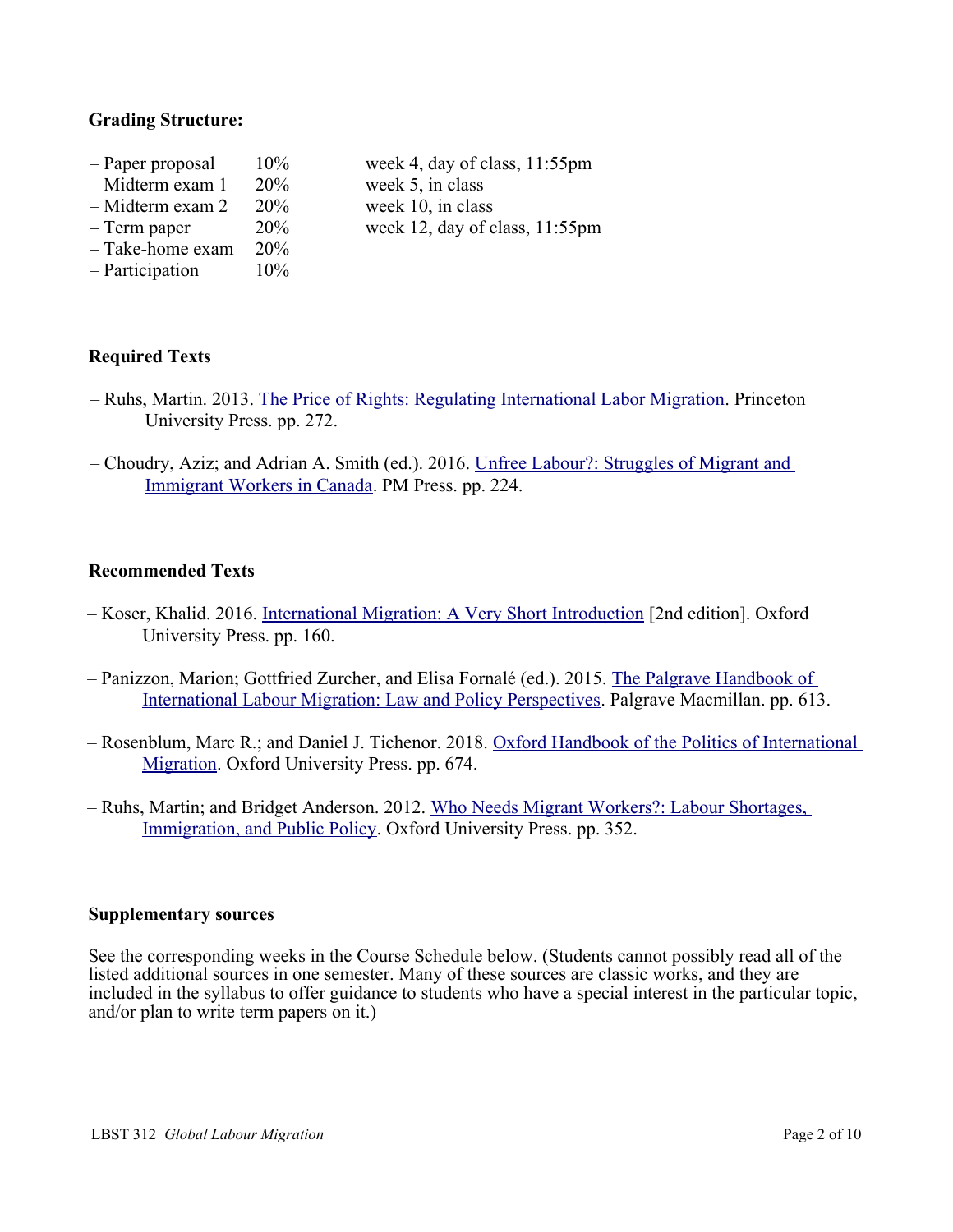### **Paper Requirements**

Students will first work on a paper proposal, on which they will receive detailed feedback to guide the rest of their project. The proposal will be graded. The finalized Term Paper will be between 2500 and 3500 words, which translate into four to five single-spaced pages. A pdf file with detailed instructions, as well as other supporting documents will be uploaded to the online platform.

In order to get credit, students are required to submit two identical copies of the assignment before the deadline. One copy is to be uploaded to Canvas (in .pdf format), and the other is to be submitted to turnitin.com. ID and password for turnitin.com will be provided in lecture. See below for more on turnitin.com. (See below for more on turnitin.com)

Term paper projects are meant to come together after a semester-long process. Therefore, excuses will not be accepted for minor emergencies that occur shortly before the deadline. Deadline extensions are reserved for highly-exceptional cases.

### **Classroom Rules**

- Full attendance is necessary for a successful grade.
- Students are expected to do all the readings for the week before coming to class.
- All electronic devices must be switched off during class. If you really want to use an electronic device, you must sit at the backmost row so as not to distract others. See the below article for the reason behind this rule:

Susan Dynarski. 2017. Laptops Are Great. But Not During a Lecture or a Meeting, *The New York Times*, November 22. [https://www.nytimes.com/2017/11/22/business/laptops-not-during](https://www.nytimes.com/2017/11/22/business/laptops-not-during-lecture-or-meeting.html)[lecture-or-meeting.html](https://www.nytimes.com/2017/11/22/business/laptops-not-during-lecture-or-meeting.html)

### **Communication**

My policy is to reply to all email messages in 24 hours. If you do not receive a reply in 48 hours, feel free to send me a reminder message.

### **Penalty for Late Submissions**

For late submissions, students will be assessed a penalty of 10% per each calendar day. Late submissions will not be accepted after five calendar days.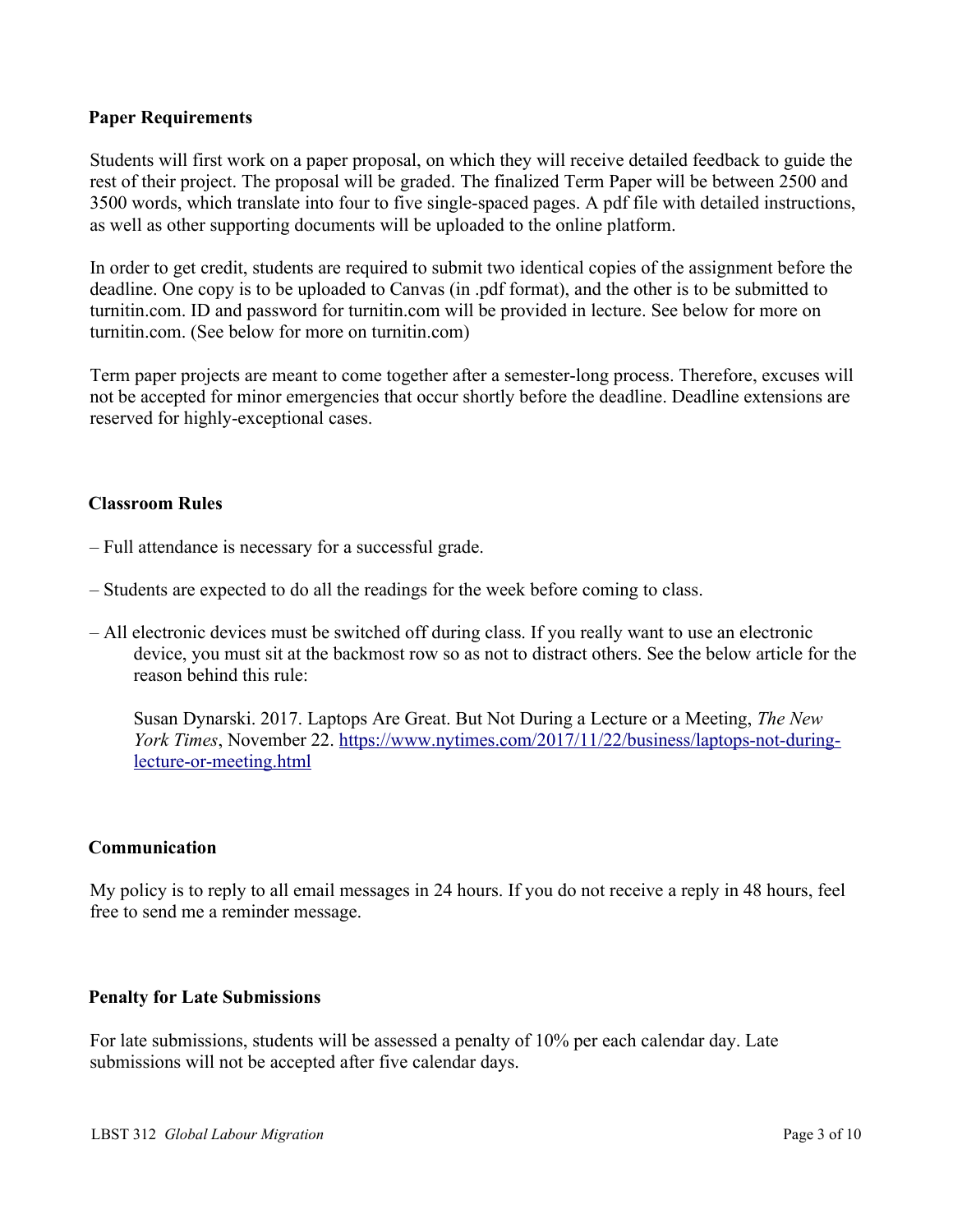### **Grading System**

Undergraduate Course Grading System is A+, A, A-, B+, B, B-, C+, C, C-, D, F, N (N standing to indicate the student did not complete). Intervals for the assignment of final letter grades based on course percentage grades are as follows:

| $A+95-100$    | $B+80-84$     | $C+65-69$ | D $50 - 54$ |
|---------------|---------------|-----------|-------------|
| $A = 90 - 94$ | B 75 - 79     | C $60-64$ | $F(0-49)$   |
| $A - 85 - 89$ | $B - 70 - 74$ | $C-55-59$ |             |

### **Grading**

The letter grade N (incomplete) is given when a student has enrolled for a course, but did not write the final examination or otherwise failed to complete the coursework, and did not withdraw from the course before the deadline date. An N is considered and F for purposes of scholastic standing.

### **Turnitin.com**

Written work for this course will be submitted via Turnitin, a third party service licensed for use by SFU. Turnitin is used for originality checking to help detect plagiarism. Students will be required to create an account with Turnitin, and to submit their work via that account, on the terms stipulated in the agreement between the student and Turnitin. This agreement includes the retention of your submitted work as part of the Turnitin database.

Any student with a concern about using the Turnitin service may opt to use an anonymous identity in their interactions with Turnitin. Students who do not intend to use Turnitin in the standard manner must notify the instructor at least two weeks in advance of any submission deadline. In particular, it is the responsibility of any student using the anonymous option (i.e. false name and temporary e-mail address created for the purpose) to inform the instructor such that the instructor can match up the anonymous identity with the student.

For more information see the Protection of Privacy section of the SFU calendar at <http://www.sfu.ca/students/calendar/2014/spring/fees-and-regulations/student-contract/pop.html>

You can find additional information about using Turnitin.com at: <https://www.sfu.ca/tlc/technology/turnitin.html>

### **Centre for Student with Disabilities**

Students with hidden or visible disabilities who believe they may need classroom or exam accommodations are encouraged to register with the SFU Centre for Students with Disabilities (1250 Maggie Benston Centre) as soon as possible to ensure that they are eligible and that approved accommodations and services are implemented in a timely fashion.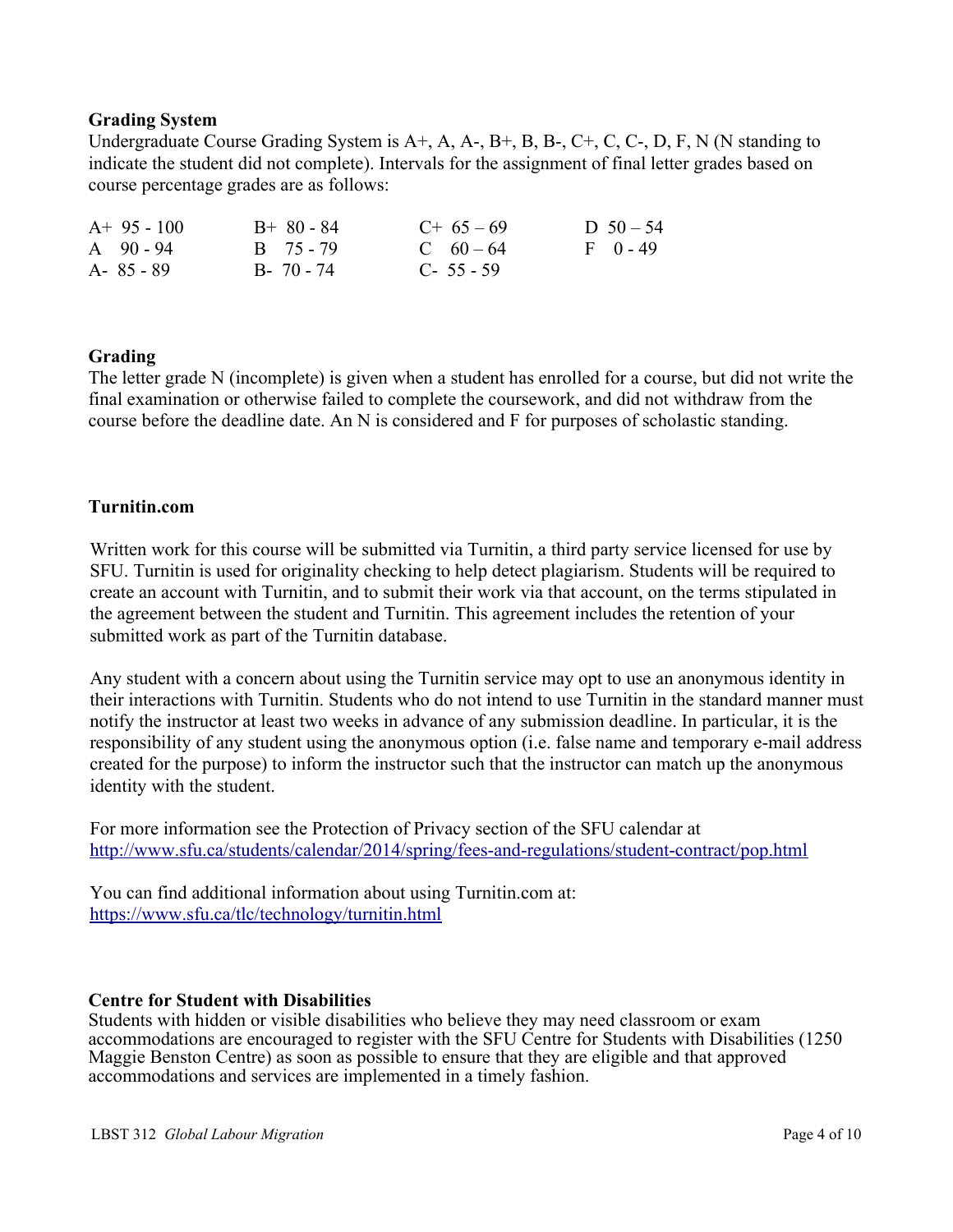# **Course Schedule**

### **WEEK 01 Introduction**

| <b>Date</b> |  |
|-------------|--|
| Sep 5, Wed  |  |

Introduction to the course; no assigned readings

### **WEEK 02 Rights of Migrant Workers**

**Date Main Required Reading** Sep 12, Wed The rights of migrant workers: framing the debate (Ruhs, Ch. 1)

#### **Other Required Readings**

#1: Struggling against unfree labor (C&S, Introduction)

#### **Recommended Readings**

#1: Gomberg-Muñoz, Ruth. 2010. "Willing to Work: Agency and Vulnerability in an Undocumented Immigrant Network." *American Anthropologist* 112(2): 295-307. #2: Preibisch, Kerry. 2010. "Pick-Your-Own Labor: Migrant Workers and Flexibility in Canada's Agriculture." *International Migration Review* 44(2): 404-441. #3: Massey, Douglas, Jacob S. Rugh, and Karen A. Pren. 2010. "The Geography of Undocumented Mexican Migration." *Mexican Studies* 26(1): 129-152. #4: Paul, Anju Mary. 2011. "Stepwise International Migration: A Multistage Migration Pattern for the Aspiring Migrant." *American Journal of Sociology* 116(6): 1842-1886.

### **WEEK 03 State policies toward Migrant Workers (1)**

**Date Main Required Reading** Sep 19, Wed Why do so few countries care? (Ruhs, Ch. 2)

#### **Other Required Readings**

#1: Producing and contesting "unfree labor" (C&S, Ch. 1)

### **Recommended Readings**

#1: Ruth, Martin; and Philip Martin. 2008. "Numbers vs. Rights: Trade-Offs and Guest Worker Programs." *International Migration Review* 42(1): 249-265.

#2: Castles, Stephen. 2004. "The Factors that Make and Unmake Migration Policies." *International Migration Review* 38(3): 852-884.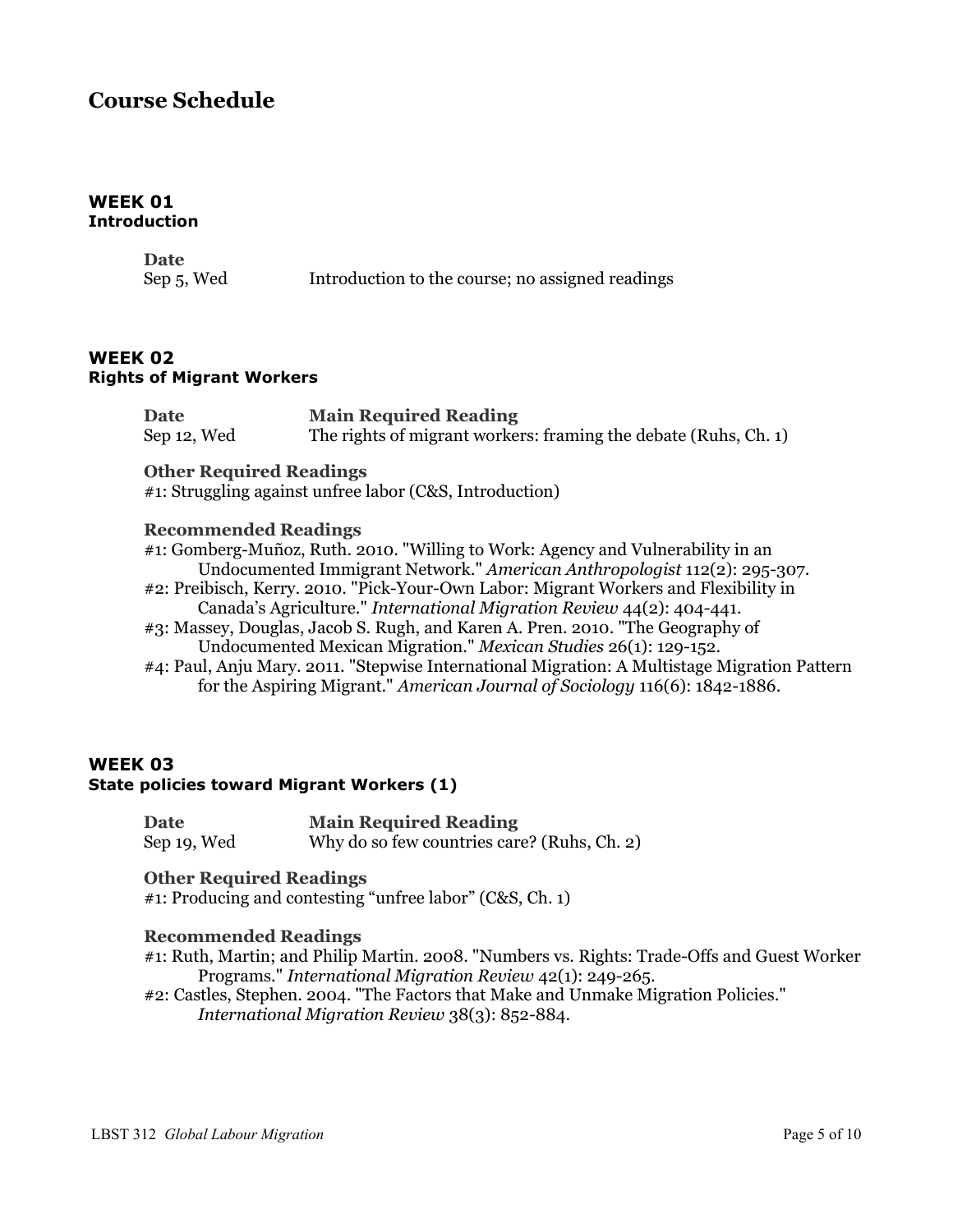### **WEEK 04 State policies toward Migrant Workers (2)**

**Date Main Required Reading** Sep 26, Wed Nation-states, labor immigration, and migrant rights (Ruhs, Ch. 3)

### **Other Required Readings**

#1: Migrant live-in caregivers (C&S, Ch. 2)

#2: Systematic discrimination in the Canadian context (C&S, Ch. 3)

### **Recommended Readings**

#1: Um, Seong-gee. 2013. "The Migration of Asian Women for Elder Care: Governing the Movement of Carers to South Korea." *Transnational Social Review* 3(2): 155-172.

- #2: Lan, Pei-Chia. 2003. "Maid or Madam? Filipina Migrant Workers and the Continuity of Domestic Labor." *Gender and Society* 17(2): 187-208.
- #3: Ehrenreich, Barbara; and Arlie Russell Hochschild (ed.). 2004. *Global Woman: Nannies, Maids, and Sex Workers in the New Economy*. Holt.
- #4: Parreñas, Rhacel. 2010. "Homeward Bound: The Circular Migration of Entertainers Between Japan and the Philippines." *Global Networks* 10(3): 301-323.

### **WEEK 05 Midterm Exam 1**

Oct 3, Wed In-class exam, followed by a general overview.

### **WEEK 06 Systematic Cross-Country Analysis of Labor Immigration Programs**

| <b>Date</b> | <b>Main Required Reading</b>        |
|-------------|-------------------------------------|
| Oct 10, Wed | An empirical analysis (Ruhs, Ch. 4) |

### **Other Required Readings**

#1: Guild, Elspeth. 2016. "Equivocal Claims" Ambivalent Controls? Labour Migration Regimes in the European Union." In *Constructing and Imagining Labour Migration: Perspectives of Control from Five Continents*, ed. Mantu, Sandra; and Elspeth Guild. Routledge. pp. 207-228.

#2: Bevelander, Pieter; and Ravi Pendakur. 2014. "The Labour Market Integration of Refugee and Family Reunion Immigrants: A Comparison of Outcomes in Canada and Sweden." *Journal of Ethnic and Migration Studies* 40(5): 689-709.

### **Recommended Readings**

#1: Mantu, Sandra; and Elspeth Guild (ed.). 2016. *Constructing and Imagining Labour Migration: Perspectives of Control from Five Continents*. Routledge.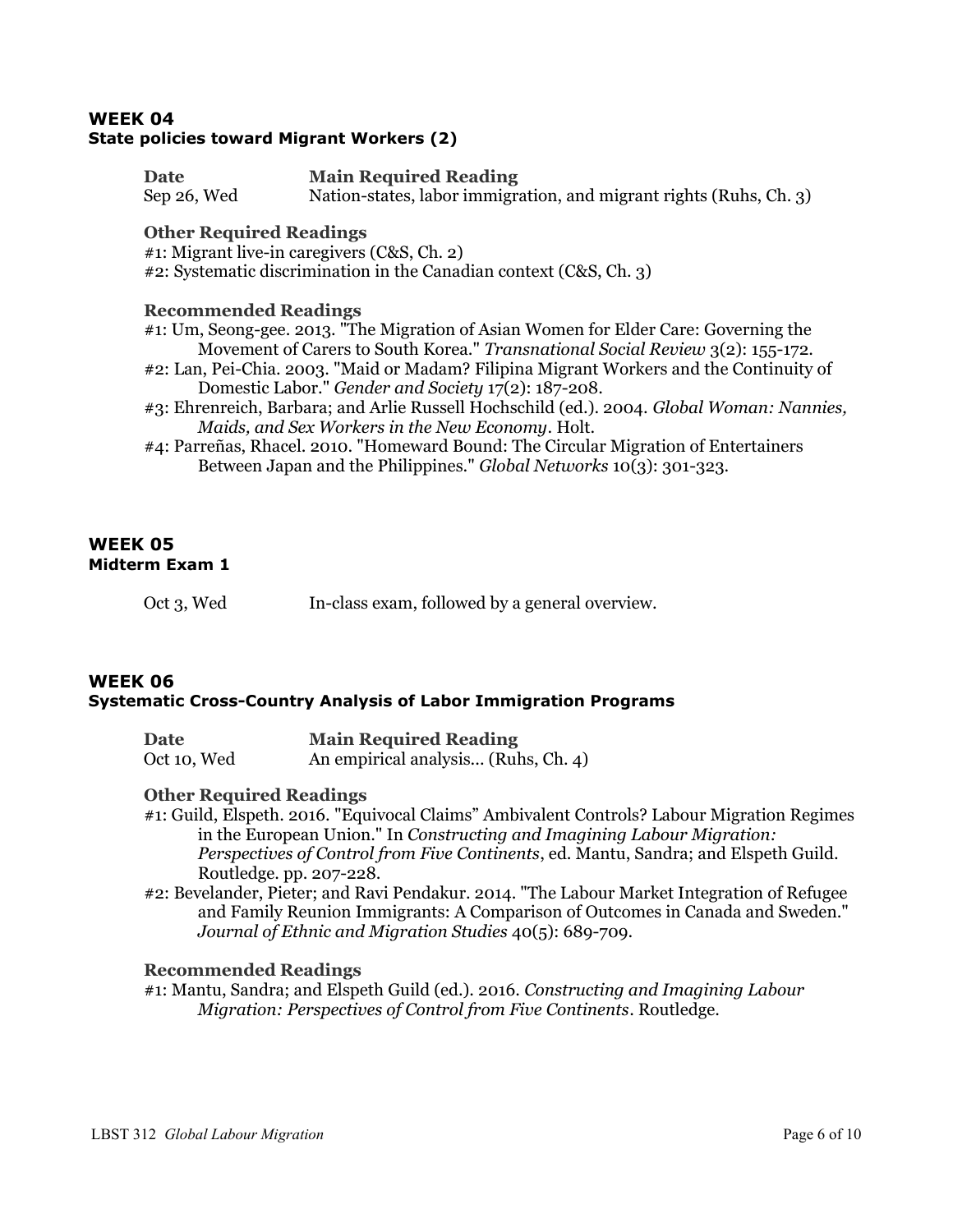### **WEEK 07 The Admission and Rights of Migrant Workers in High-Income Countries**

| Date        | <b>Main Required Reading</b>                                         |
|-------------|----------------------------------------------------------------------|
| Oct 17, Wed | Regulating the admission and rights of migrant workers (Ruhs, Ch. 5) |

### **Other Required Readings**

#1: Migrant farmworker organizing in British Columbia (C&S, Ch. 5)

#2: Unemployment insurance benefits for migrant agricultural workers in Canada (C&S, Ch. 6)

### **Recommended Readings**

#1: Belanger, Daniele, et al. 2011. "From Foreign Trainees to Unauthorized Workers: Vietnamese Migrant Workers in Japan." *Asian and Pacific Migration Journal* 20(1): 31-

53.

#2: Vosko, Leah F.; Valerie Preston, and Robert Latham (ed.). 2014. *Liberating Temporariness? Migration, Work, and Citizenship in an Age of Insecurity*. McGill-Queen's University Press.

#3: Sen, Amartya. 2007. *Identity and Violence: The Illusion of Destiny*. W.W. Norton.

#4: Voyer, Andrea. 2013. *Strangers and Neighbors: Multiculturalism, Conflict, and Community in America*. Cambridge University Press.

### **WEEK 08 Migrant Workers and their Countries of Origin**

| <b>Date</b> | <b>Main Required Reading</b>                     |
|-------------|--------------------------------------------------|
| Oct 24, Wed | Labor emigration and rights abroad (Ruhs, Ch. 6) |

### **Other Required Readings**

#1: Building worker power and a vision of organizing in Ontario (C&S, Ch. 7) #2: A Jeepney ride to Tunisia (C&S, Ch. 8)

### **Recommended Readings**

- #1: Schmalzbauer Leah. 2004. "Searching for Wages and Mothering from Afar: The Case of Honduran Transnational Families." Journal of Marriage and Family 66(5): 1317-1331.
- #2: Cohen, Jeffrey. 2011. "Migration, Remittances, and Household Strategies." *Annual Review of Anthropology* 40: 103-114.
- #3: Sana, Mariano. 2005. "Buying Membership in the Transnational Community: Migrant Remittances, Social Status, and Assimilation." *Population Research and Policy Review* 24(3): 231-261.
- #4: Massey, Douglas S.; Miguel Ceballos, Kristin Espinosa, and Michael Spittel. 2001. "Social Capital and International Migration: A Test Using Information on Family Networks." *American Journal of Sociology* 106(5): 1262-1298.
- #5: Krissman, Fred. 2005. "Sin Coyote Ni Patrón: Why the 'Migrant Network' Fails to Explain International Migration." *International Migration Review* 39(1): 4-44.
- #6: Tilly, Charles. 2007. "Trust Networks in Transnational Migration." *Sociological Forum*  $22(1)$ : 3-24.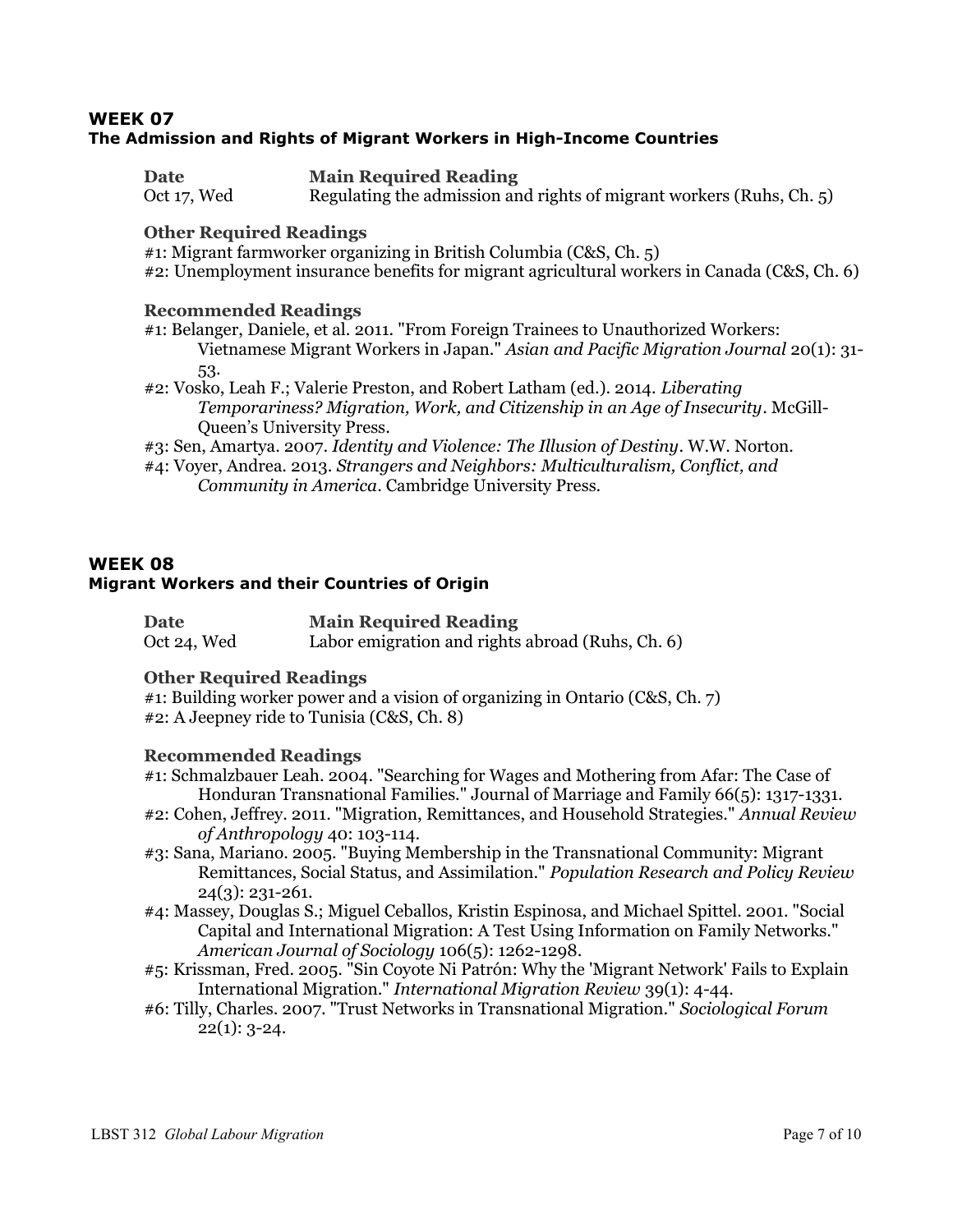### **WEEK 09 Ethics**

| <b>Date</b> | <b>Main Required Reading</b>                         |
|-------------|------------------------------------------------------|
| Oct 31, Wed | The ethics of labor immigration policy (Ruhs, Ch. 7) |

### **Other Required Readings**

#1: Reilly, Alexander. 2011. "The Ethics of Seasonal Labour Migration." *Griffith Law Review*  $20(1)$ : 127-152.

#### **Recommended Readings**

#1: Ciupijus, Zinovijus. 2010. "Ethical Pitfalls of Temporary Labour Migration: A Critical Review of Issues." *Journal of Business Ethics* 97(1): 9-18.

### **WEEK 10 Midterm Exam 2**

### **WEEK 11 The Canadian Context**

| <b>Date</b> | <b>Main Required Reading</b>                                   |
|-------------|----------------------------------------------------------------|
| Nov 14, Wed | Systematic discrimination in the Canadian context (C&S, Ch. 4) |

#### **Other Required Readings**

#1: Fast food under Canada's temporary foreign worker program (C&S, Ch. 4)

#### **Recommended Readings (for the Canadian context)**

- #1: Migrant farmworker organizing in British Columbia (C&S, Ch. 6)
- #2: Building worker power and a vision of organizing in Ontario (C&S, Ch. 8)
- #3: Marsden, Sarah. 2011. "Assessing in the Regulation of Temporary Foreign Workers in Canada." *Osgoode Hall Law Journal* 49: 39-70.
- #4: Lenard, Patti Tamara; and Christine Straehle (ed.). 2012. *Legislated Inequality: Temporary Labour Migration in Canada*. McGill-Queen's University Press.

#### **Recommended Readings (for low-income contexts)**

- #1: De Lange, Albertine. 2007. "Child Labour Migration and Trafficking in Rural Burkina Faso." *International Migration* 45(2): 147-167.
- #2: Kusakabe, Kyoko; and Ruth Pearson. 2010. "Transborder Migration, Social Reproduction and Economic Development: A Case Study of Burmese Women Workers in Thailand." *International Migration* 48(6): 13-43.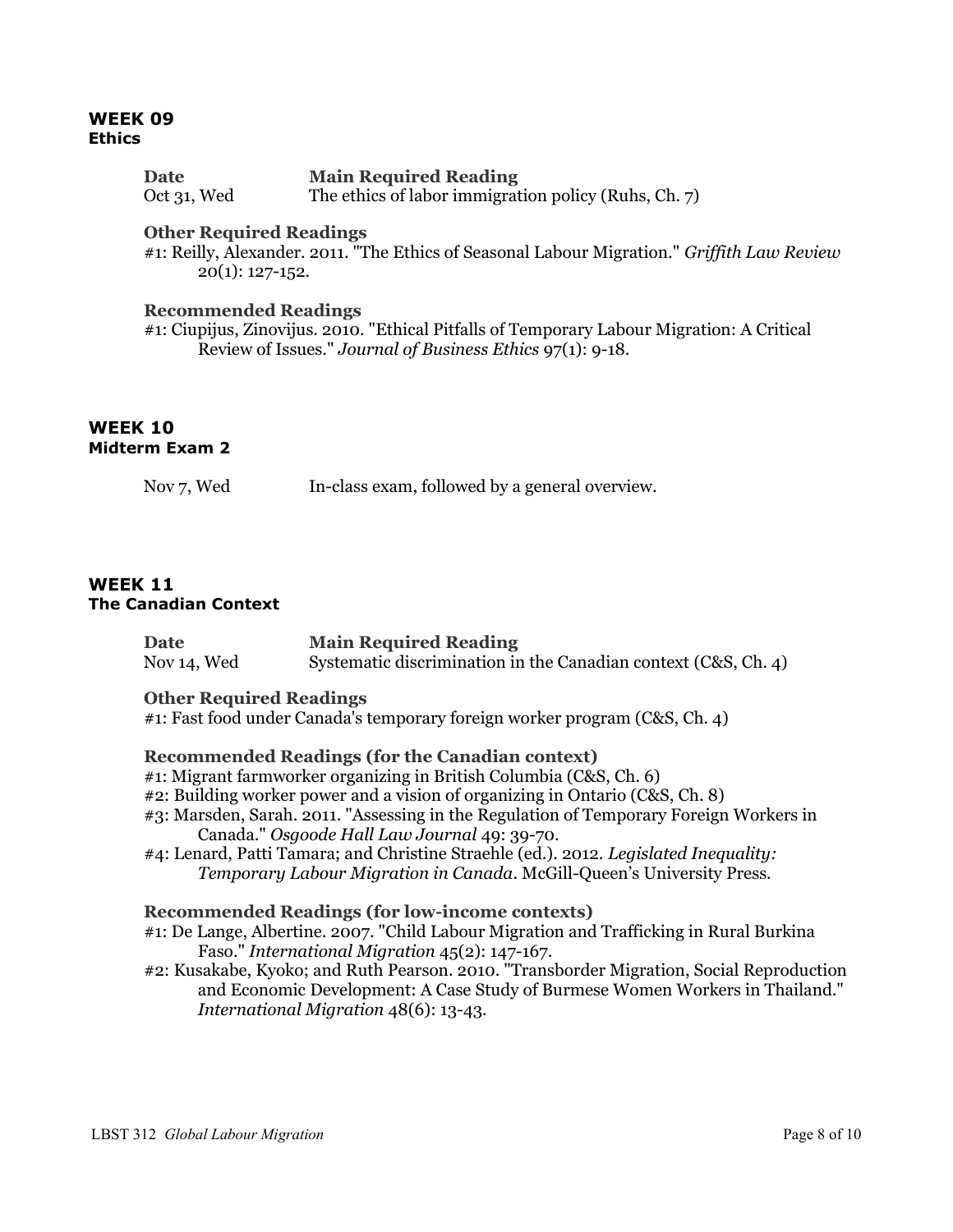### **WEEK 12 The Future of Labour Migration**

**Date Main Required Reading** Nov 21, Wed What next for human rights-based approaches...? (Ruhs, Ch. 8)

# **Other Required Readings**

#1: Organizers in Dialogue (C&S, Ch. 9)

### **Recommended Readings**

#1: Unfree labour ... and political community in contemporary capitalism (C&S, Ch. 11) #2: Castles, Stephen; and Mark J. Miller. 2013. *The Age of Migration: International Population Movements in the Modern World* [5th edition]. Palgrave Macmillan.

### **WEEK 13 Wrap up**

| Date        |                                                                       |
|-------------|-----------------------------------------------------------------------|
| Nov 28, Wed | Unfree labour, social reproduction, political community (C&S, Ch. 10) |

### **FALL 2018 SEMESTER FINAL EXAM PERIOD:**

between December 5<sup>th</sup> and 16<sup>th</sup>

### **TAKE-HOME FINAL EXAM**

Exam starts: December  $8<sup>th</sup>$ , Saturday, 5pm (time when questions will be uploaded to Canvas)

Exam ends: December 9<sup>th</sup>, Sunday, 5pm (deadline to submit the completed homework)

### **ALSO SEE: THE SFU ACADEMIC CALENDAR**

[http://students.sfu.ca/deadlines/academic\\_dates.html](http://students.sfu.ca/deadlines/academic_dates.html)